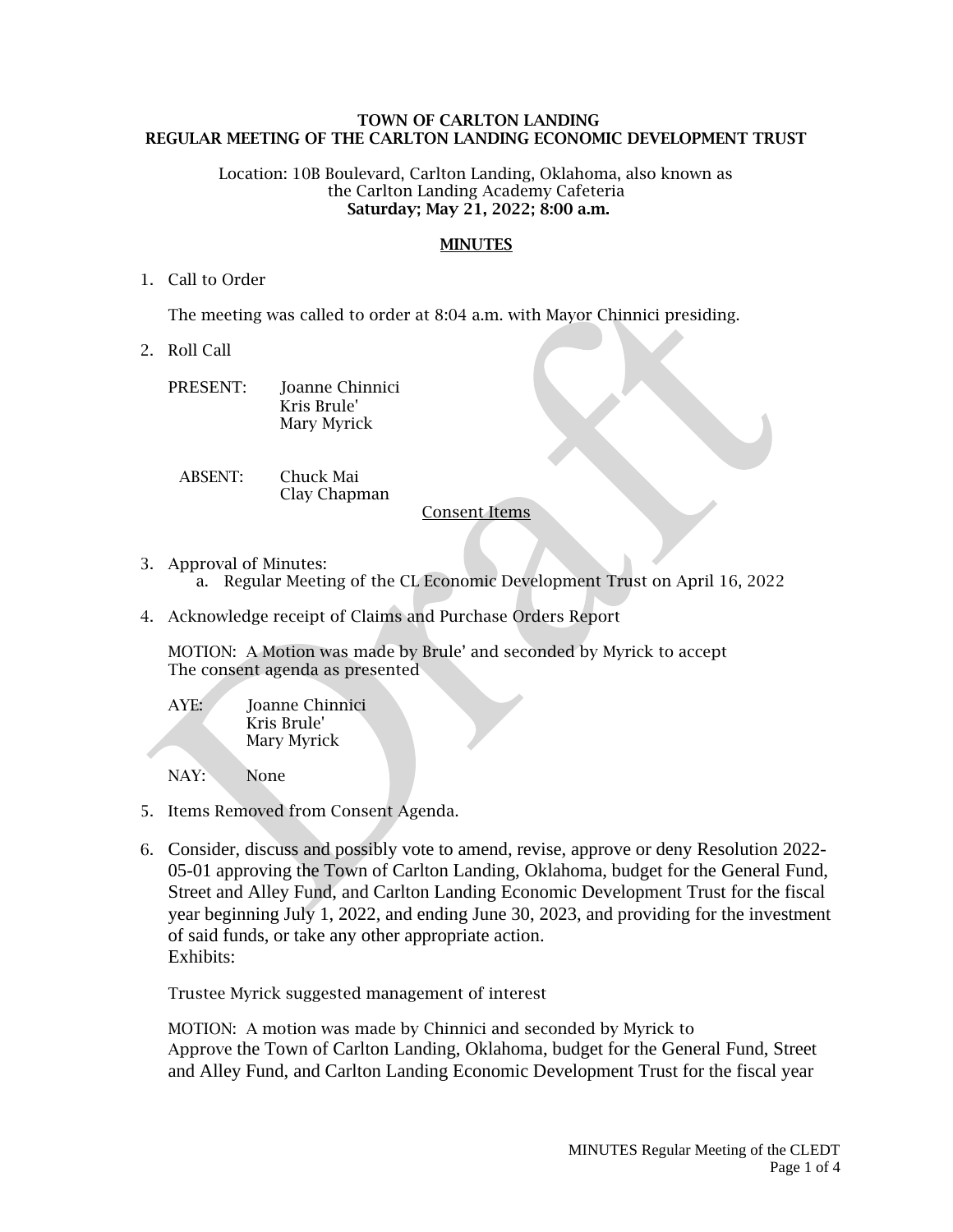beginning July 1, 2022 and ending June 30, 2023, and providing for the investment of said fund

- AYE: Joanne Chinnici Kris Brule' Mary Myrick
- NAY: None
- 7. Reports
	- a. Financial Reports (See attachment)
	- b. Town Administrator Report (See attachment)
	- c. Legal Reports, Comments, and Recommendations to the Governing Body
	- Kay Wall worked with Mr. Buckley regarding the completion of the Water Street pavilion
	- Reviewed the Budget Resolution

 $\mathcal{L}=\mathcal{L}=\mathcal{L}=\mathcal{L}=\mathcal{L}=\mathcal{L}=\mathcal{L}=\mathcal{L}=\mathcal{L}=\mathcal{L}=\mathcal{L}=\mathcal{L}=\mathcal{L}=\mathcal{L}=\mathcal{L}=\mathcal{L}=\mathcal{L}=\mathcal{L}=\mathcal{L}=\mathcal{L}=\mathcal{L}=\mathcal{L}=\mathcal{L}=\mathcal{L}=\mathcal{L}=\mathcal{L}=\mathcal{L}=\mathcal{L}=\mathcal{L}=\mathcal{L}=\mathcal{L}=\mathcal{L}=\mathcal{L}=\mathcal{L}=\mathcal{L}=\mathcal{L}=\mathcal{$ 

- Attended the OML Banquet
- 8. Recognize Citizens wishing to comment on non-Agenda Items None
- 9. Comments and questions by Governing Body members regarding items for future consideration. None
- 10. Adjournment

There being no further business, a motion was made and seconded to adjourn the meeting at 8:15 a.m., May 21, 2022.

Mayor

Attest:

 $\mathcal{L}=\mathcal{L}=\mathcal{L}=\mathcal{L}=\mathcal{L}=\mathcal{L}=\mathcal{L}=\mathcal{L}=\mathcal{L}=\mathcal{L}=\mathcal{L}=\mathcal{L}=\mathcal{L}=\mathcal{L}=\mathcal{L}=\mathcal{L}=\mathcal{L}=\mathcal{L}=\mathcal{L}=\mathcal{L}=\mathcal{L}=\mathcal{L}=\mathcal{L}=\mathcal{L}=\mathcal{L}=\mathcal{L}=\mathcal{L}=\mathcal{L}=\mathcal{L}=\mathcal{L}=\mathcal{L}=\mathcal{L}=\mathcal{L}=\mathcal{L}=\mathcal{L}=\mathcal{L}=\mathcal{$ Town Clerk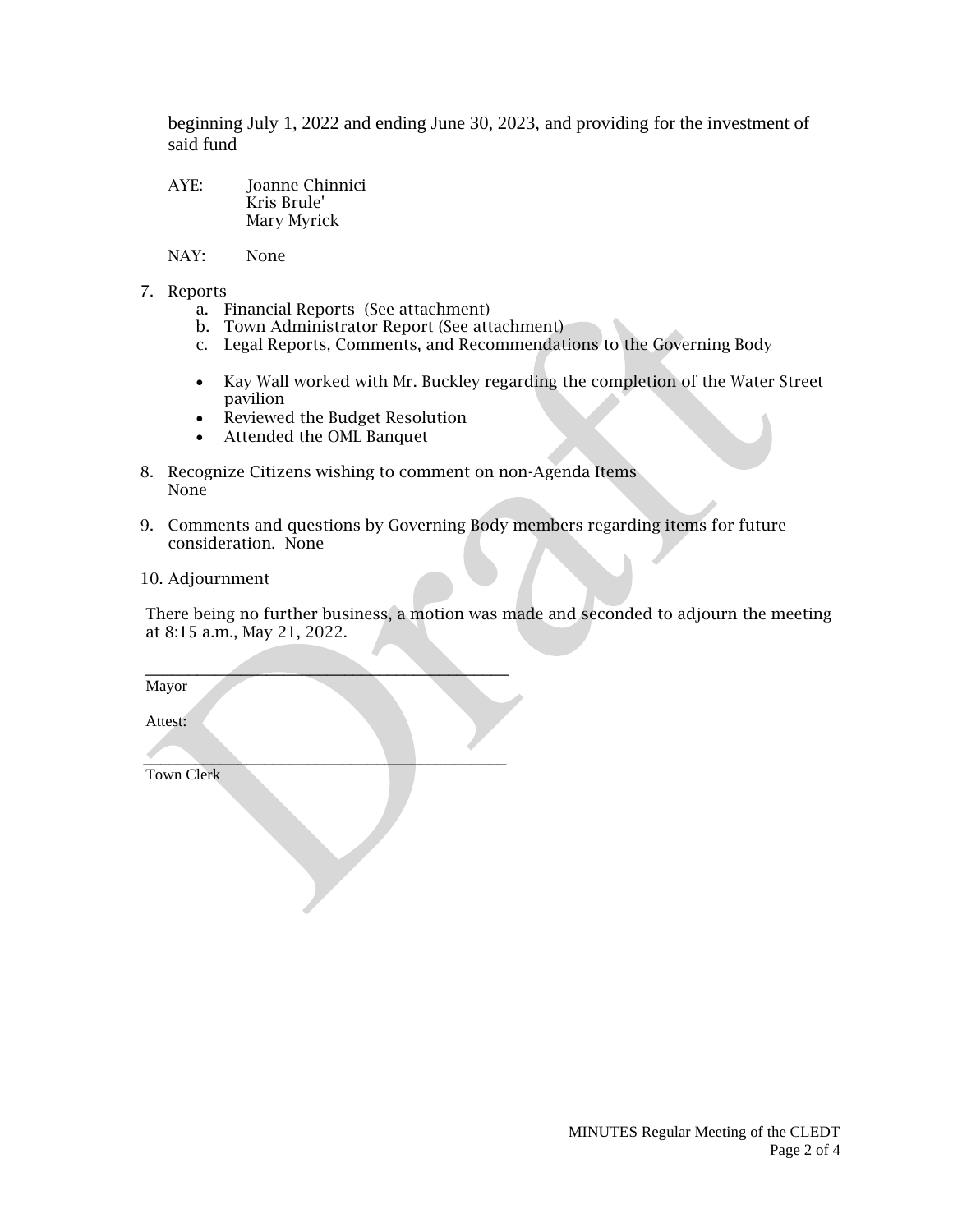## CLEDT - Budget Supplement Information - FY 22-23

| Ledger ID                      | Ledger Description                            |    |                 |    |                     |        |                |    |                              |
|--------------------------------|-----------------------------------------------|----|-----------------|----|---------------------|--------|----------------|----|------------------------------|
|                                |                                               |    | Actual          |    | Actual              |        | Amended Budget |    | Proposed                     |
| CLEDT                          |                                               |    | FY 19-20        |    | FY 20-21            |        | FY 21-22       |    | FY 22-23                     |
| Non-Departmental Revenue       |                                               |    |                 |    |                     |        |                |    |                              |
| 05-00-4015-00                  | Pittsburgh County Sinking Fund Receipts       | \$ | 497,061.31      | ుక | 698,327.98 \$       |        | 868,289.00 \$  |    | 800,000.00                   |
| 05-00-4350-00                  | Revenue Bond                                  | ŝ  | 1,455,000.00    | s  | 61,500.28           | ుక     | 1,265,128.92   |    |                              |
| 05-00-4400-00                  | Interest Income                               |    |                 | \$ | 78.26               |        |                |    |                              |
| 05-00-4450-00                  | Miscellanous Revenue                          |    |                 | Ś  | 55.89               |        |                |    |                              |
|                                |                                               |    |                 |    |                     |        |                |    |                              |
| 05-00-9000-00                  | Transfer IN from Gen Fund                     |    |                 |    |                     |        |                |    |                              |
|                                | Balance Forward/Carry-over                    | Ś. | 1,946,860.00 \$ |    | 1.039.846.81 \$     |        | 644,885.00 \$  |    | 1,135,000.00                 |
|                                | TOTAL AVAILABLE REVENUES                      | s. | 3,898,921.31 \$ |    | 1,799,809.22 \$     |        |                |    | 2,778,302.92 \$ 1,935,000.00 |
| <b>General Government</b>      |                                               |    |                 |    |                     |        |                |    |                              |
| Personal Services              |                                               |    |                 |    |                     |        |                |    |                              |
|                                | <b>SUBTOTAL</b>                               |    |                 | \$ | $\omega_{\rm{eff}}$ | s      | ۰              |    |                              |
| Materials & Supplies           |                                               |    |                 |    |                     |        |                |    |                              |
|                                | <b>SUBTOTAL</b>                               |    |                 | \$ |                     | 5      |                |    |                              |
| Other Services                 |                                               |    |                 |    |                     |        |                |    |                              |
|                                | SUBTOTAL                                      | Ŝ. | 1.143.13 \$     |    |                     | s      |                |    |                              |
| Capital Outlay                 |                                               |    |                 |    |                     |        |                |    |                              |
|                                | <b>SUBTOTAL</b>                               |    |                 | s  |                     | s      |                |    |                              |
| Debt Service                   |                                               |    |                 |    |                     |        |                |    |                              |
| 05-15-8100-00                  | 2018 Revenue Bond                             | \$ | 126,500.00      | s  | 136,873.48          | \$     | 208,425.21 \$  |    | 210,375.00                   |
| 05-15-8101-00                  | 20188 Revenue Bond                            | š. | 71,500.00       | s  | 75,000.00           | s      | 123,700.00     | -5 | 119,100.00                   |
|                                | 2019 Revenue Bond                             | Ś. | 74,000.00       | \$ | 106,500.00          | \$     | 188,887.50     | s  | 187,275.00                   |
| 05-15-8102-00<br>05-15-8103-00 | 2020 Revenue Bond                             |    |                 | \$ | \$6,500.00          | s      | 79,925.00      | s  | 82,450.00                    |
|                                |                                               |    |                 |    |                     | \$     | 165,360.00 \$  |    | 165,360.36                   |
| 05-15-8104-00                  | 2021 Revenue Bond                             | \$ | 47,500.00       |    |                     | Ś.     | 55,000.00      |    |                              |
|                                | Bond Origination Fees                         | \$ | 171,444.33      | s  | 218,821.39          |        |                |    |                              |
| 05-15-8500-00                  | Interest Expense<br><b>SUBTOTAL</b>           | Ś  | 272,000.00      | s  | 593,694.87          | - 5    | 821,297.71 \$  |    | 764,560.36                   |
|                                |                                               |    |                 |    |                     |        |                |    |                              |
| Transfers - Out                |                                               |    |                 |    |                     |        |                |    |                              |
| 05-15-9500-00                  | Transfer OUT to Gen Fund                      |    |                 | \$ | 96,663.96           | - 5    | 101,989.00 \$  |    | 120,146.00                   |
| 05-15-9503-00                  | Transfer OUT to RESERVE Fund                  |    |                 |    |                     |        |                |    |                              |
|                                | <b>SUBTOTAL</b>                               |    |                 | \$ | 96,663.96           | $\sim$ | 101,989.00 \$  |    | 120,146.00                   |
|                                | DEPT. TOTAL                                   | Ś  | 273.143.13 \$   |    | 690,358.83          | -S     | 923,286.71 \$  |    | 884,706.36                   |
| <b>TIF Projects</b>            |                                               |    |                 |    |                     |        |                |    |                              |
| Capital Outlay                 |                                               |    |                 |    |                     |        |                |    |                              |
| 05-20-7100-00                  | 2018 Rev Bond - School Support                | \$ | 459,798.00      |    |                     |        |                |    |                              |
| 05-20-7100-01                  | 2018 Rev Bond - Infrastructure Reimbersement  | Ś  | 337,614.00      |    |                     |        |                |    |                              |
| 05-20-7100-02                  | 2018 Rev Bond - County Support                |    |                 |    |                     |        |                |    |                              |
| 05-20-7100-03                  | 2018 Rev Bond - Developer Reimbursement       | s  | 36,238.00       |    |                     |        |                |    |                              |
| 05-20-7100-04                  | 2018 Rev Bond - Alley Beautification          | s  | 14,606.02 \$    |    | 268,035.87          |        |                |    |                              |
|                                | 2018 Rev Bond - Marina Center - Courtesy Dock | \$ | 28,000.00       |    |                     |        |                |    |                              |
| 05-20-7100-05                  | 2018 Rev Bond - Marina Center - Clearing      | \$ | 67,345.71       |    |                     |        |                |    |                              |
| 05-20-7100-06                  | 2018 Rev Bond - Marina Center Fencing         | \$ | 10,400.00       |    |                     |        |                |    |                              |
| 05-20-7100-07                  |                                               |    |                 |    |                     |        |                |    |                              |
| 05-20-7100-08                  | 2018 Rev Bond - Marina CenterRoad Access      | \$ | 78,000.00       |    |                     | s.     | 10,000.00      |    |                              |
| 05-20-7100-09                  | 2018 Rev Bond - Playground                    | \$ | 69,470.59       | 5  |                     |        |                |    |                              |
| 05-20-7100-10                  | 2018 Rev Bond - Pavilion                      |    |                 | 5  | 26,920.00           |        |                |    |                              |
| 05-20-7100-11                  | 2018 Rev Bond - Mailboxes                     | \$ | 13,519.02       | s  | 1,354.69            |        |                |    |                              |
| 05-20-7101-00                  | 20188 Rev Bond - School Support               |    |                 | s  | ä.                  |        |                |    |                              |
| 05-20-7101-01                  | 2018B Rev Bond - Infrastructure Reimbursement | \$ | 206,000.00      |    |                     |        |                |    |                              |